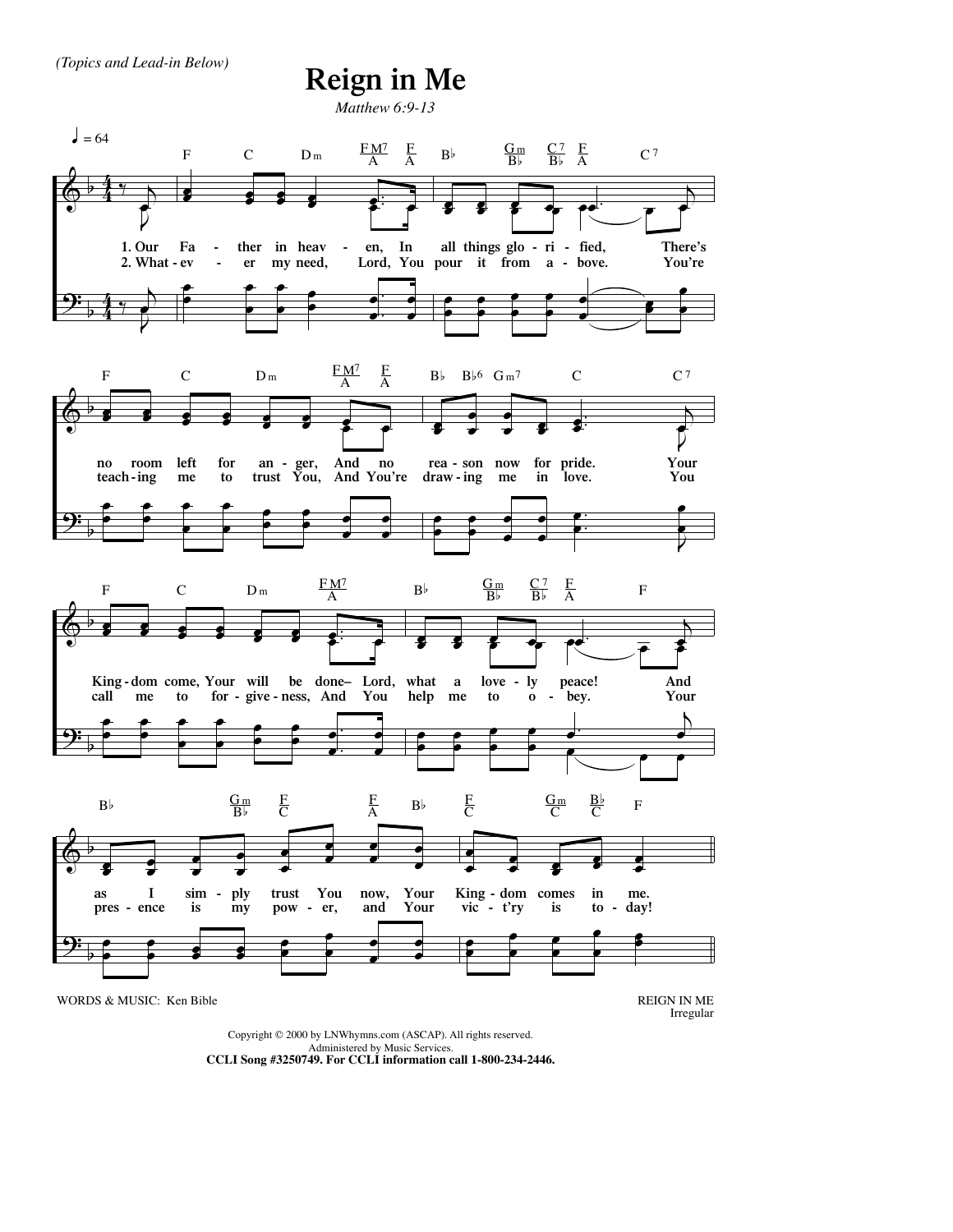

- TOPICS: Consecration; Daily Devotion; Faith; God Our Father; Living in Christ; Lord's Prayer
- LEAD-IN: *"Our Father in heaven, hallowed be your name, your kingdom come, your will be done on earth as it is in heaven. Give us today our daily bread. Forgive us our debts, as we also have forgiven our debtors. And lead us not into temptation, but deliver us from the evil one.*  (Matthew 6:9-13, NIV)